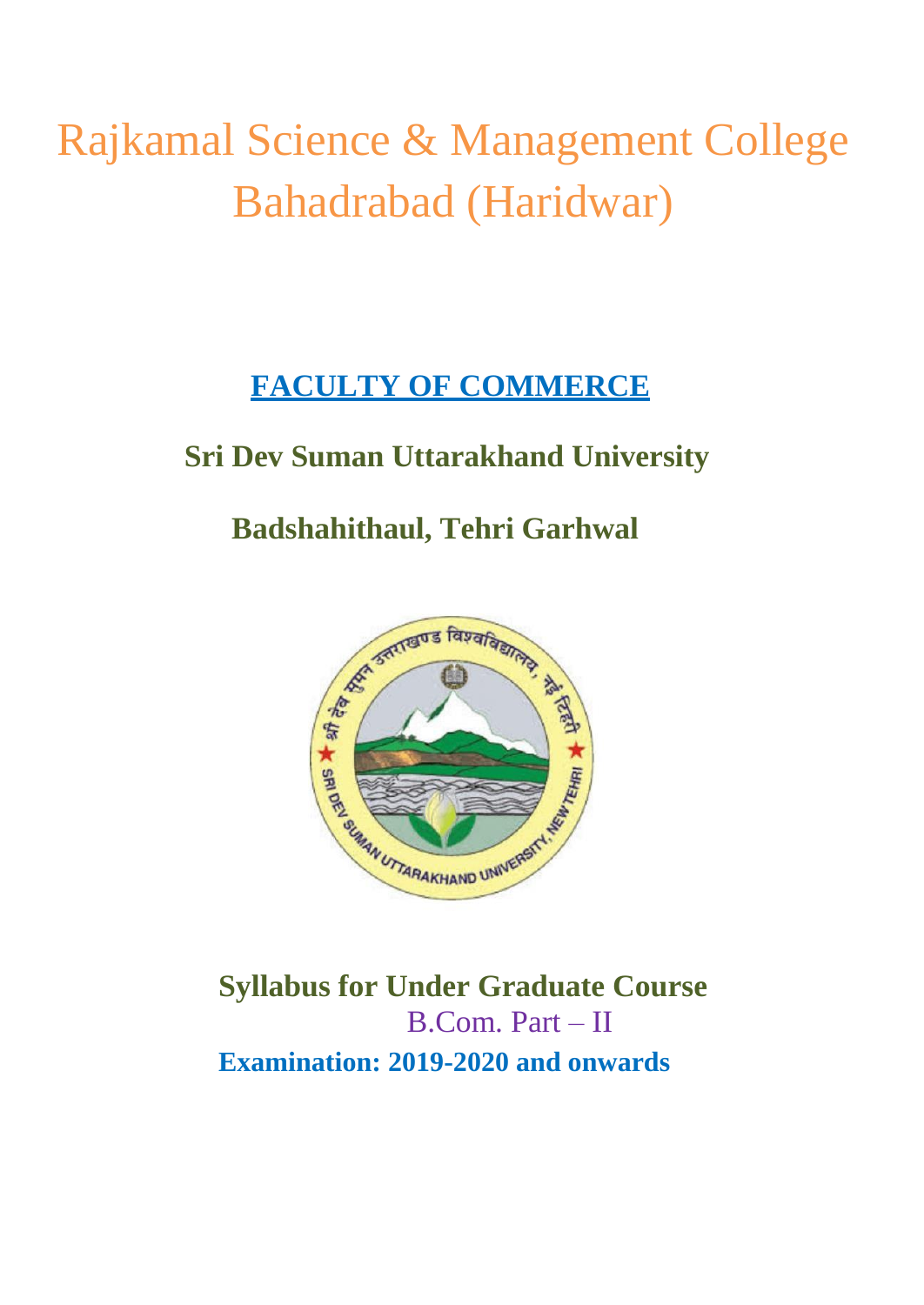#### **B.Com. (Three Year Degree Course)**

1. (a) The examination for the degree of Bachelor of Commerce (B.Com.) shall consist of three parts (i) B.Com. Part – I (ii) B.Com. Part – II (iii) B.Com. Part – III

(b) A candidate who has passed the following examinations shall be eligible for admission to B.Com. Part I:

The Intermediate Examination of Commerce of the Board of High School and Intermediate Education, Uttaranchal or the Central Board of Secondary Education or any other examination recognized by the University as equivalent there to with a minimum of 40% marks in aggregate.

- 2. A candidate who has passed Part I/II B.Com. Examination of another university may also be admitted to part II/III. B.Com. examination provided that he/ she has offered for his/ her part I/II examination of course of equivalent standard with almost identical syllabus as is required for part I/II examination of this University and has attended a regular course of study for an academic year in constituent/ affiliated college of the university. Prior permission is necessary from university with this regard.
- 3. (a) A candidate shall be examined in three groups of B.Com. Part I / II examination and total four groups in B.Com – III examination. In B.com. – III, Group –  $V$  is compulsory for students. (b) There will be one Computerized Accounting Group i.e. Group - IV

(c) Computerized Accounting (Group - IV) can be opted by a maximum number of 30 students in B.Com. I (to continue without change to B.Com. II and III) in place of Group II

i.e. Accounting Group. This group can be run only where appropriate computers laboratory and staff is available. Practical examination will be held in group IV as under:

|            | Paper I - [50 max. marks]                                       |
|------------|-----------------------------------------------------------------|
| B.Com. I   |                                                                 |
|            | Paper II - Theory 35 marks, Practical 15 marks [50 max. marks]] |
|            |                                                                 |
|            | Paper I - Theory [50 max. marks]                                |
| B.Com. II  |                                                                 |
|            | Paper II - Theory 35 marks, Practical 15 marks [50 max. marks]] |
|            |                                                                 |
|            | Paper I - Theory 35 marks, Practical 15 marks [ 50 max. marks]  |
| B.Com. III |                                                                 |
|            | Paper II - Theory 35 marks, Practical 15 marks [50 max. marks]  |

The Following shall be the number of paper in each group:

| Groups | No. of Papers |         |                       |  |  |
|--------|---------------|---------|-----------------------|--|--|
|        | Part I        | Part II | Part III              |  |  |
|        |               |         |                       |  |  |
|        |               |         |                       |  |  |
|        |               |         |                       |  |  |
|        |               |         |                       |  |  |
|        |               |         | 2 (Compulsory Papers) |  |  |

4. In B.Com. Part I, II & III examination, each group shall carry 100 marks. In order to pass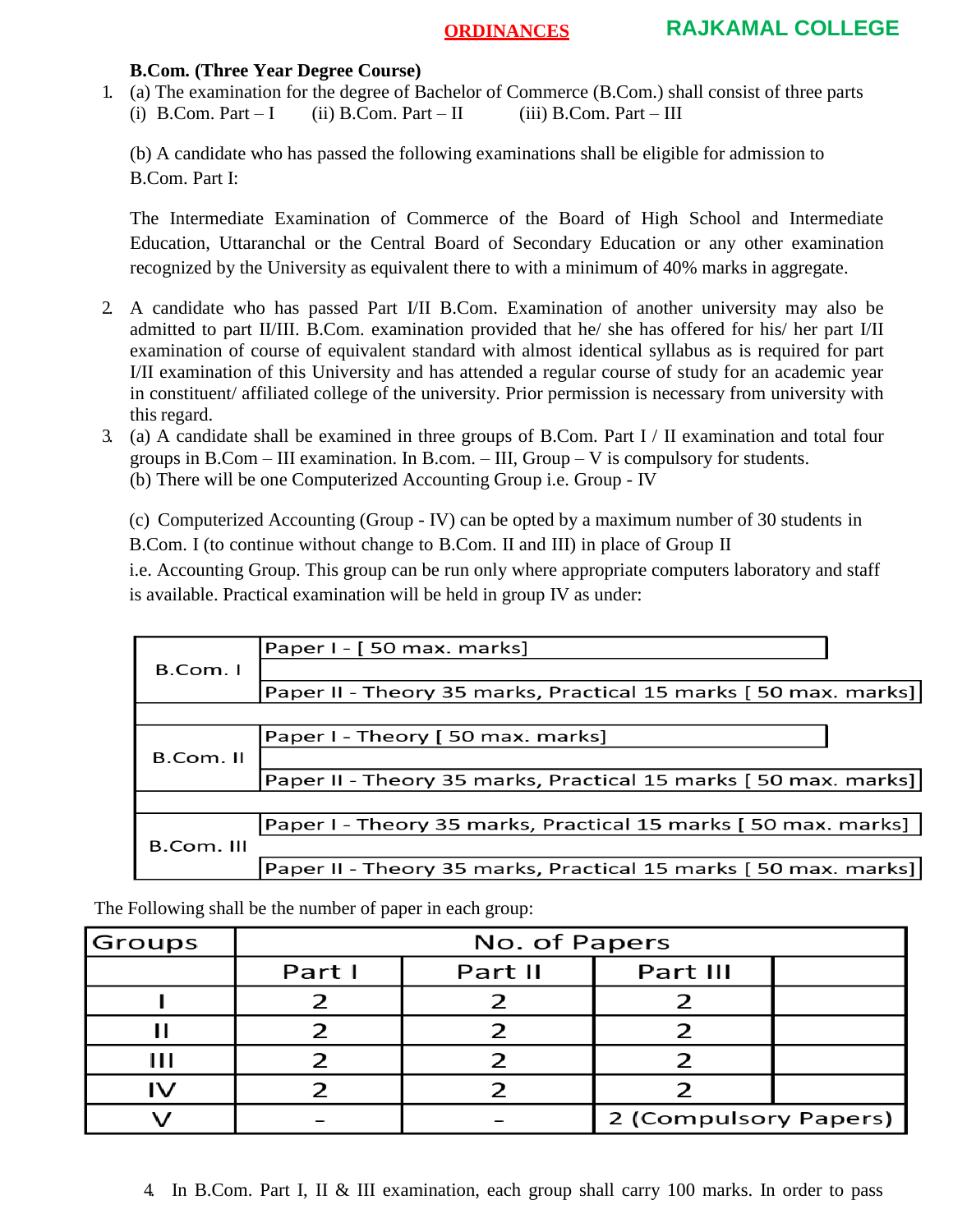B.Com. Part I, Part II and Part III examination, a candidate must obtain 33% marks in each group and also in aggregate.

- 5. Each candidate shall have to pass the B.Com. Part I, B.Com. Part II and B.Com. III examinations separately, but the division shall be awarded on the basis of the aggregate marks obtained by him/her in all the three examinations together.
- 6. A candidate who has obtained 33% marks and above but less than 45% marks in the aggregate shall be placed in III division, a candidate who has obtained 45% marks and above but less than 60% marks shall be placed in II division, a candidate who has obtained 60% marks and above shall be placed in I division.
- 7. In B.Com. Part III, three grace marks in any one group shall be awarded on the basis of one mark on every 10 marks, over and above the minimum pass marks.
- 8. The details of the courses of each group of study shall be as contained in the syllabi and the existing regulations, to the extent they are inconsistent with the new ordinances and regulations, shall stand amended or superseded, as the case may be.

#### **SCHEME OF EXAMINATION**

(1) The examination for the degree of Bachelor of Commerce shall consist of B.Com. Part II examinations spread over three years.

|           | <b>Management Group</b>                                   | Marks |  |
|-----------|-----------------------------------------------------------|-------|--|
|           | Paper I - Basic Business Finance                          |       |  |
| Group I   |                                                           |       |  |
|           | Paper II - Personnel Management                           |       |  |
|           | <b>Accounting Group</b>                                   |       |  |
|           | Paper I - Cost Accounting                                 | 50    |  |
| Group II  |                                                           |       |  |
|           | Paper II - Corporate Accounting                           | 50    |  |
|           | <b>Business Economics &amp; Legal Aspects of Business</b> |       |  |
| Group III | Paper I – Money Banking and Insurance                     |       |  |
|           |                                                           |       |  |
|           | Paper II - Legal Aspects of Business                      |       |  |
|           | <b>Computerized Accounting</b>                            |       |  |
| Group IV  | Paper I - Cost Accounting                                 | 50    |  |
|           |                                                           |       |  |
|           | <b>Paper II - Computerized Cost Accounting</b>            | 50    |  |

#### **B. Com. Part - II Examination, 2020 and onwards**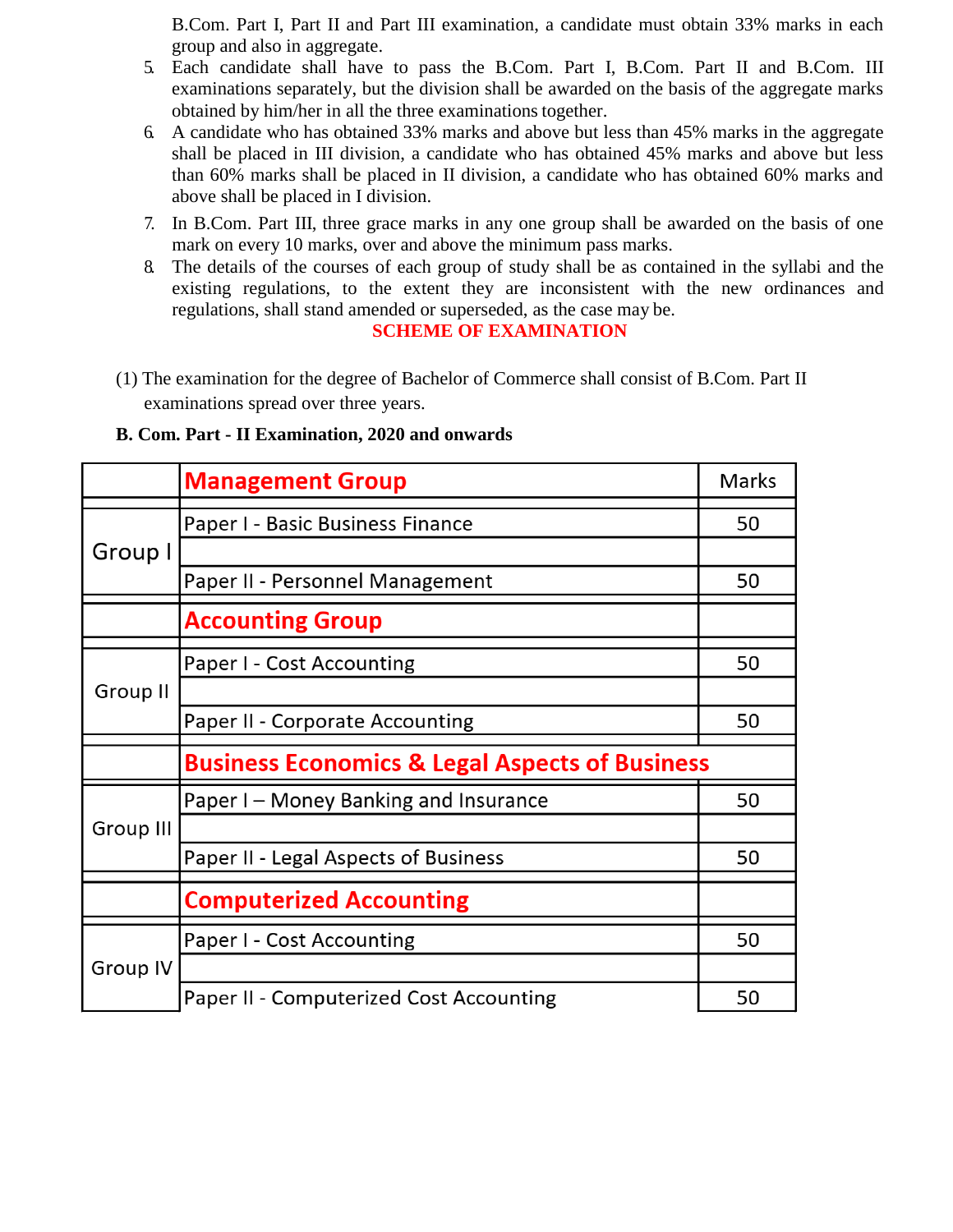# **Group I: Management Group**

# **Paper – I: Basic Business Finance**

**Objective:** To familiarize the students with the basic principles and practices of finance.

Paper pattern: This question paper consists of three sections, 'A', 'B' & 'C'. Section 'A' consists of ten objective/very short answer type questions of 1 mark each. **All the questions of section 'A' are compulsory**. Section 'B' consists of seven short-answer type questions, out of which students have to attempt **any five** questions. Each question of section 'B' is of 2 marks. Section 'C' consists of eight long answer type questions, *out of which at least five questions will be numerical*, students have to attempt **any four** questions. Each question of section 'C' is of 7.5 marks.

- **1.** Nature, scope and objective of Financial Management, Time value of money, Risk and return (including Capital Asset Pricing Model), Valuation of securities – Bonds and Equities
- **2.** Cost of Capital: Cost of Capital and Financing Decision: Sources of long -term financing Estimation of components of cost of capital. Methods for Calculating cost of equity capital, Cost of Retained Earnings, Cost of Debt and Cost of Preference Capital, Weighted Average cost of capital (WACC) and Marginal cost of capital.
- **3.** Operating and Financial Leverage: Their measure; Effects on profit, analysing alternate financial plans, combined financial and operating leverage.
- **4.** Capital Structure: Theories of Capital Structure (Net Income, Net Operating Income, MM Hypothesis, Traditional Approach) and determinants.
- **5.** Capital Budgeting: The Capital Budgeting Process, Cash flow Estimation, Payback Period Method, Accounting Rate of Return, Net Present Value (NPV), Net Terminal Value, Internal Rate of Return (IRR), Profitability Index, Capital budgeting under Risk – Certainty Equivalent Approach and Risk-Adjusted Discount Rate.
- **6.** Management of Working Capital: nature of Working capital, Significance of working capital, operating cycle, factors determining working capital requirements; Management of working capital – cash, receivables, and inventory.
- **7.** Dividend Policies; Issues in dividend policies; Walter's model Gordon's model; M.M. Hypothesis, forms of dividends and stability of dividends, determinants.

#### **Suggested Readings:**

- 1. C. James Van Horne and Warkowich, *Fundamentals of Financial Management*, Pearson Education.
- 2. H. Levy and M. Sarnat*. Principles of Financial Management*, Pearson Education.
- 3. O.M. Joy, *Introduction to Financial Management*, Mc Graw Hill Education.
- 4. Brigham and Houston, *Fundamentals of Financial Management,* Cengage Learning.
- 5. Khan and Jain, *Basic Financial Management*, McGraw Hill Education.
- 6. P. Chandra, *Fundamentals of Financial Management*, McGraw Hill Education.
- 7. R.P. Rustagi, *Fundamentals of Financial Management*, Taxmann Publication Pvt. Ltd.
- 8. Singh Surender and Kaur Rajeev, *Fundamentals of Financial Management*, Mayur Paperback, New Delhi.
- 9. I.M. Pandey *Financial Management*, Vikas Publications.
- 10. Bhabatosh Banerjee, *Fundamentals of Financial Management,* PHI Learning.

# **Paper – II: Personnel Management**

**Objective:** The course aim is to provide basic knowledge to the students about procurement, development, compensation, integration, and maintenance of the personnel of an organization. **RAJKAMAL COLLEGE**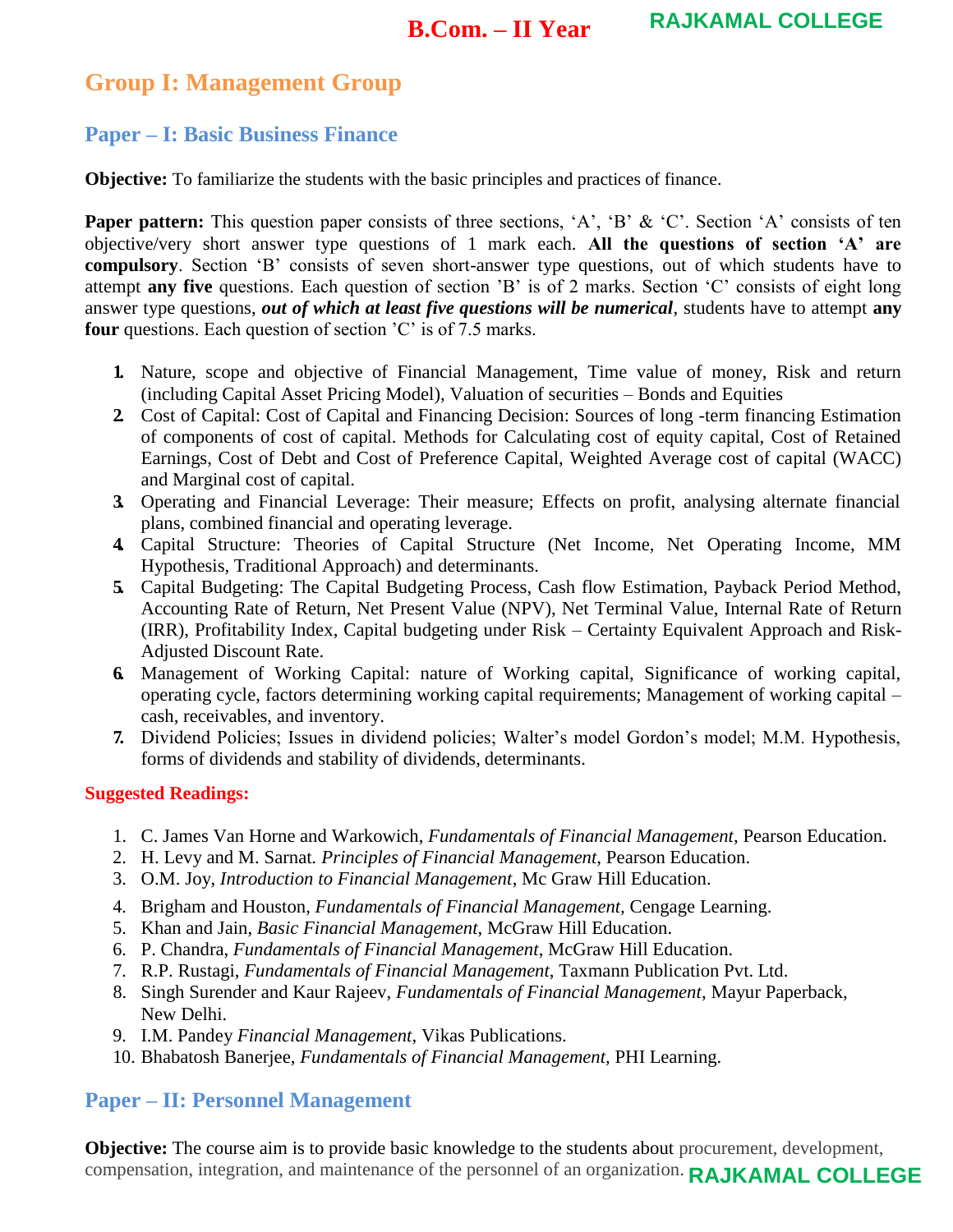**Paper pattern:** This question paper consists of three sections, 'A', 'B' & 'C'. Section 'A' consists of ten objective/very short answer type questions of 1 mark each. **All the questions of section 'A' are compulsory**. Section 'B' consists of Seven short-answer type questions, out of which students have to attempt **any five** questions. Each question of section 'B' is of 2 marks. Section 'C' consists of Eight long answer type questions, students have to attempt **any four** questions. Each question of section 'C' is of 7.5 marks.

- **1.** Personnel Management: Meaning, importance and scope, Organisation and functions of personnel department: Personnel policies.
- **2.** Manpower Planning Meaning, importance and process.
- **3.** Recruitment & Selection: Job description and Job specification, selection procedure.
- **4.** Training: Need, methods, induction of new employees.
- **5.** Promotion, demotion, transfer, discipline, discharge and dismissal and related problems and procedures.
- **6.** Motivation concept and theories (Maslow, McGregor, Herzberg etc.).
- **7.** Compensation: Wage and Salary administration. Methods of wage payment including incentive wage plan.
- **8.** Performance Appraisal: Nature, importance and techniques.

# **Suggested Reading:**

- 1. A. Monappa and M.S. Saiyadani, *Personnel Management*, Mc-Graw Hill Education.
- 2. R.S Davar, *Personnel Management and Industrial Relations in India*, S.Chand.
- 3. C.B Mamoria and V.S.P Rao, *Personnel Management*, Himalya Publishing House.
- *4.* A Kumar and R Sharma, *Personnel Management Theory and Practice, Atlantic Publishers and Distributers pvt. ltd.*

# **Group II: Accounting Group Paper – I: Cost Accounting**

**Objective:** To provide an in-depth understanding of the cost accounting principles for

identification, analysis and classification of cost components and cost ascertainment using various costing methods.

**Paper pattern:** This question paper consists of three sections, 'A', 'B' & 'C'. Section 'A' consists of ten objective/very short answer type questions of 1 mark each. **All the questions of section 'A' are compulsory**. Section ‗B' consists of seven short-answer type questions, out of which students have to attempt **any five** questions. Each question of section 'B' is of 2 marks. Section 'C' consists of eight long answer type questions, *out of which at least five questions will be numerical*, students have to attempt **any four** questions. Each question of section 'C' is of 7.5 marks.

- **1.** Introduction: Nature and scope of cost accounting; Cost concepts and classifications; Methods and techniques; Installation of costing system: Concept of cost audit.
- **2.** Accounting for Material: Material/inventory control techniques. Accounting and control of purchases, storage and issue of materials. Methods of pricing of materials issues — FIFO, LIFO, Simple Average, Weighted Average, Replacement, Standard Cost. Treatment of Material Losses
- **3.** Accounting for Labour: Accounting and Control of labour cost. Time keeping and time booking. Concept and treatment of idle time, over time, labour turnover and fringe benefits. Methods of wage payment and the Incentive schemes- Halsey, Rowan, Taylor's Differential piece wage.
- **4.** Accounting for Overheads: Classification and departmentalization; Allocation, Apportionment, Reapportionment and Absorption of overheads; Determination of overhead rates, Under and Over absorption, and its accounting treatments.
- **5.** Cost Ascertainment: Unit costing, Job costing, Contract costing, Process costing (process losses, valuation of work in progress, joint and by-products), Service costing (only transport).
- **6.** Cost Records: Integral and non-integral system.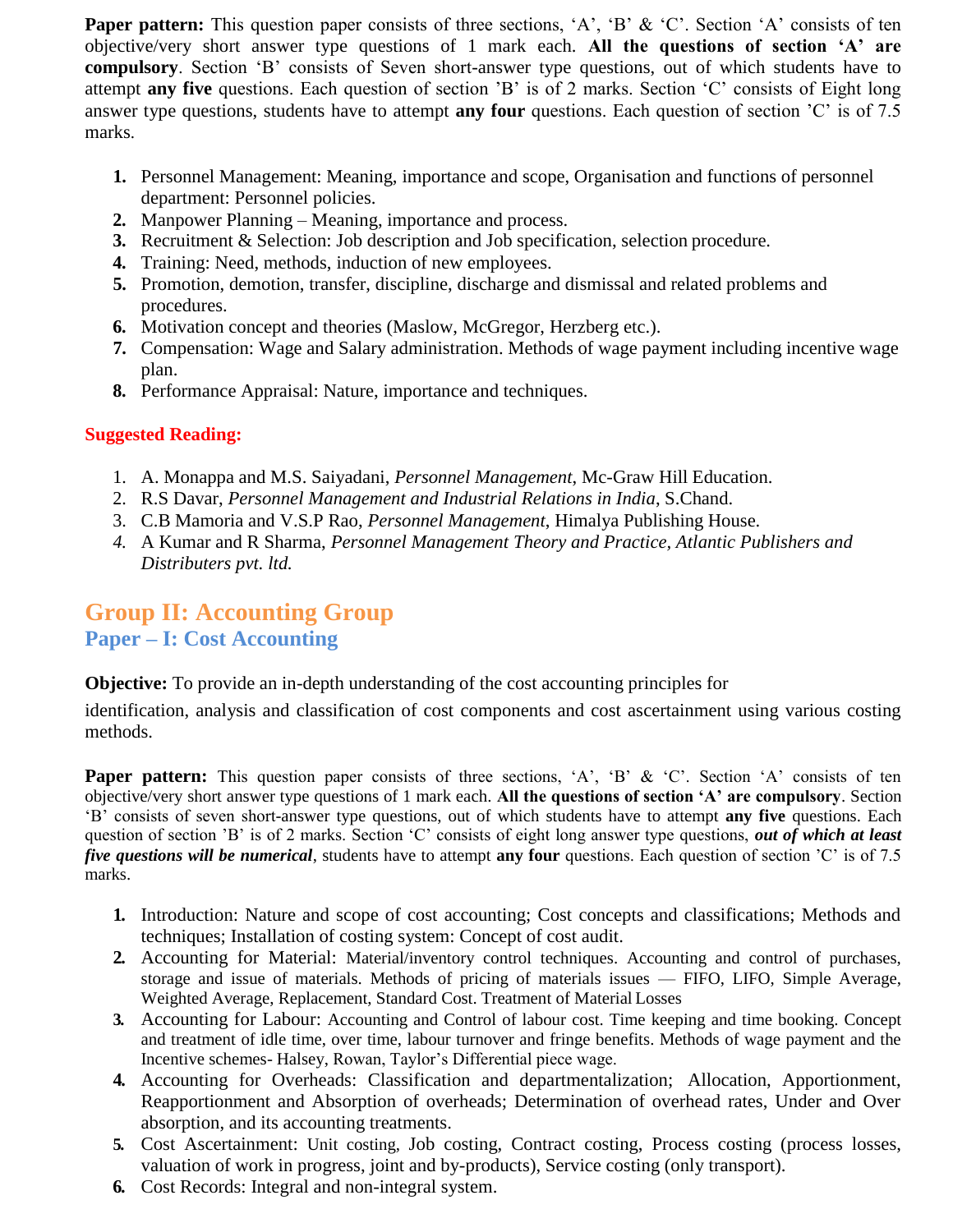- **7.** Standard costing and variance analysis, material, labour and overhead **RAJKAMAL COLLEGE**
- **8.** Reconciliation of cost and financial accounts

### S**uggested Reading:**

- 1. S.N. Jain, Maheshwari and S.N. Mittal, *Cost Accounting: Theory and Problems*, Shri Mahavir Book Depot, New Delhi.
- 2. S.P. and K.L. Narang, *Cost Accounting: Principles and Methods,* Kalyani Publishers.
- 3. Rajiv Goel, *Cost Accounting*, International Book House.
- 4. Surender Singh, *Cost Accounting,* Scholar Tech Press*,* New Delhi.
- 5. B.M. Nigam Lall and I.C. Jain, *Cost Accounting: Principles and Practice*, PHI Learning.
- 6. M.N. Arora, *Cost Accounting – Principles and Practice,* Vikas Publishing House, New Delhi.
- 7. S.P. Iyengar, Cost Accounting, Sultan Chand & Sons.

# **Paper – II: Corporate Accounting**

**Objective:** To acquire the conceptual knowledge of corporate accounting and to understand the various techniques of preparing accounting and financial statements of companies.

**Paper pattern:** This question paper consists of three sections, 'A', 'B' & 'C'. Section 'A' consists of ten objective/very short answer type questions of 1 mark each. **All the questions of section 'A' are compulsory**. Section ‗B' consists of seven short-answer type questions, out of which students have to

Attempt **any five** questions. Each question of section 'B' is of 2 marks. Section 'C' consists of eight long answer type questions, *out of which at least five questions will be numerical*, students have to attempt **any four** questions. Each question of section 'C' is of 7.5 marks.

Note: Students have to follow Revised Schedule VI for preparing Final Account wherever needed

- **1.** Company Accounts: Issue of Shares. Forfeiture & reissue of shares(including problems of prorata)
- **2.** Issue and Redemption of Debentures
- **3.** Redemption of preference shares
- **4.** Profits prior and after incorporation.
- **5.** Preparation of final A/C of joint stock company(including problems of managerial remuneration)with adjustment as per revised schedule VI of companies act
- **6.** Underwriting of shares.
- **7.** Amalgamation, Absorption and Reconstruction. As per accounting standard 14.
- **8.** Liquidation of companies.
- **9.** Holding companies: Preparation of consolidated Profit and Loss Accounts and Balance Sheet.
- **10.** Valuation of shares and valuation of goodwill.

### **Suggested Readings:**

- 1. M.C. Kuchhal, *Modern Indian Company Law*, Shri Mahaveer Book Depot (Publishers), Delhi.
- 2. G.K. Kapoor and Sanjay Dhamija, *Company Law*, Bharat Law House, Delhi.
- 3. Anil Kumar, *Corporate Laws,* Indian Book House, Delhi
- 4. Reena Chadha and Sumant Chadha, *Corporate Laws*, Scholar Tech Press, Delhi.
- 5. Avtar Singh*, Introduction to Company Law,* Eastern Book Company
- 6. *A Compendium of Companies Act 2013, along with Rules*, by Taxmann Publications.
- 7. Gower and Davies, *Principles of Modern Company Law*, Sweet & Maxwell
- 8. Shukla.S.M and Gupta K.L, *Corporate Accounting,* Sahitya Bhawan Publications, Agra

# **Group III: Business Economics and Legal Aspects of Business**

# **RAJKAMAL COLLEGE**

# **Paper – I: Money, Banking and Insurance**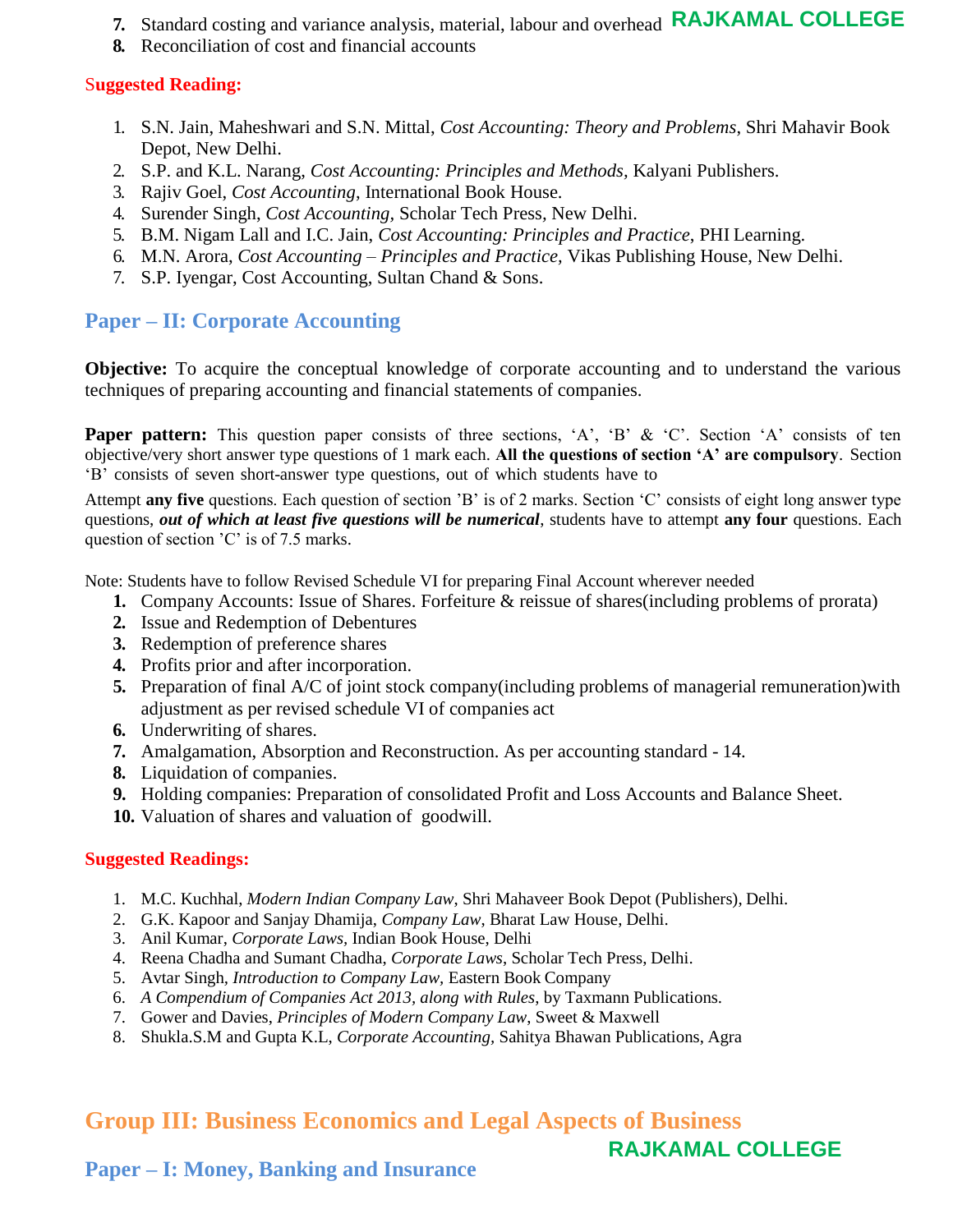**Objective:** To impart knowledge about the basic principles of the Money, Banking and Insurance

**Paper pattern:** This question paper consists of three sections, 'A', 'B' & 'C'. Section 'A' consists of ten objective/very short answer type questions of 1 mark each. **All the questions of section 'A' are compulsory**. Section ‗B' consists of seven short-answer type questions, out of which students have to attempt **any five** questions. Each question of section 'B' is of 2 marks. Section 'C' consists of eight long answer type questions students have to attempt **any four** questions. Each question of section 'C' is of 7.5 marks.

1. Money and Monetary System: Evolution, Function and Importance of Money, kinds of Money, Money Standards: Essentials of a good currency system. Gold Standard Bimetallism:

Paper standard, various methods of Note Issue with particular reference to their working in India Managed Money.

- 2. The value of money. The Quantity Theory of Money Fisher's equation and its criticism; Inflation and deflation, Present monetary system.
- 3. Origin of banking: definition, banker and customer relationship, General and special types of customers, Types of deposits, Origin and growth of commercial banks in India. Financial Services offered by banks, changing role of commercial banks, types of banks
- 4. Cheques and Paying Banker: Crossing and endorsement, types and rules of crossing, Duties, Statutory protection in due course, collecting bankers: duties, statutory protection for holder in due course, Concept of negligence.
- 5. Principles of sound lending, Secured vs. unsecured advances, Types of advances, Advances against various securities.
- 6. Meaning and Benefits of Internet Banking, Home banking, Mobile banking, Virtual banking, E- payments, ATM Card/Biometric card, Debit/Credit card, Smart card, NEFT, RTGS, ECS (credit/debit), E-money, Electronic purse, Digital cash.
- 7. Basic concept of risk, Types of business risk, Assessment and transfer, Basic principles of utmost good faith, Indemnity, Economic function, Proximate cause, Subrogation and contribution, Types of insurance: Life and Non-life, Re-insurance, Risk and return relationship, Need for coordination. Power, functions and Role of IRDA, Online Insurance.

#### **Suggested Reading:**

- 1. O.P. Agarwal, *Banking and Insurance*, Himalaya Publishing House
- 2. C. Satyadevi, *Financial Services Banking and Insurance*, S.Chand
- 3. H.R. Suneja, *Practical and Law of Banking*, Himalya Publishing House
- 4. T.N. Chabra, *Elements of Banking Law*, Dhanpat Rai and Sons
- 5. C. Arthur and C. William Jr., *Risk Management and Insurance*, McGraw Hill
- 6. G.S Saxena, *Legal Aspects of Banking Operations*, Sultan Chand and Sons
- 7. P.N. Varshney, *Banking Law and Practice*, Sultan Chand and Sons
- 8. Jyotsna Sethi and Nishwan Bhatia, *Elements of Banking and Insurance,* PHI Learning

### **Paper II: Legal Aspects of Business**

**Objectives:** To impart basic knowledge of the provisions of the Companies Act 2013 as well as statutory provisions of Industrial Laws and Labour Laws.

**Paper pattern:** This question paper consists of three sections, 'A', 'B' & 'C'. Section 'A' consists of ten objective/very short answer type questions of 1 mark each. **All the questions of section 'A' are compulsory**. Section ‗B' consists of seven short-answer type questions, out of which students have to attempt **any five** questions. Each question of section 'B' is of 2 marks. Section 'C' consists of eight long answer type questions, students have to attempt **any four** questions. Each question of section 'C' is of 7.5 marks.

#### Section "A" Company Law  $(50\%)$

Provisions of the Companies Act amended up to date with special reference to:

- **1.** Incorporation; raising of capital, commencement of business, membership- types, rights & duties.
- **2.** Management of companies: Board of Directors, Manager, Company Secretary.
- **3.** Meetings and Resolutions.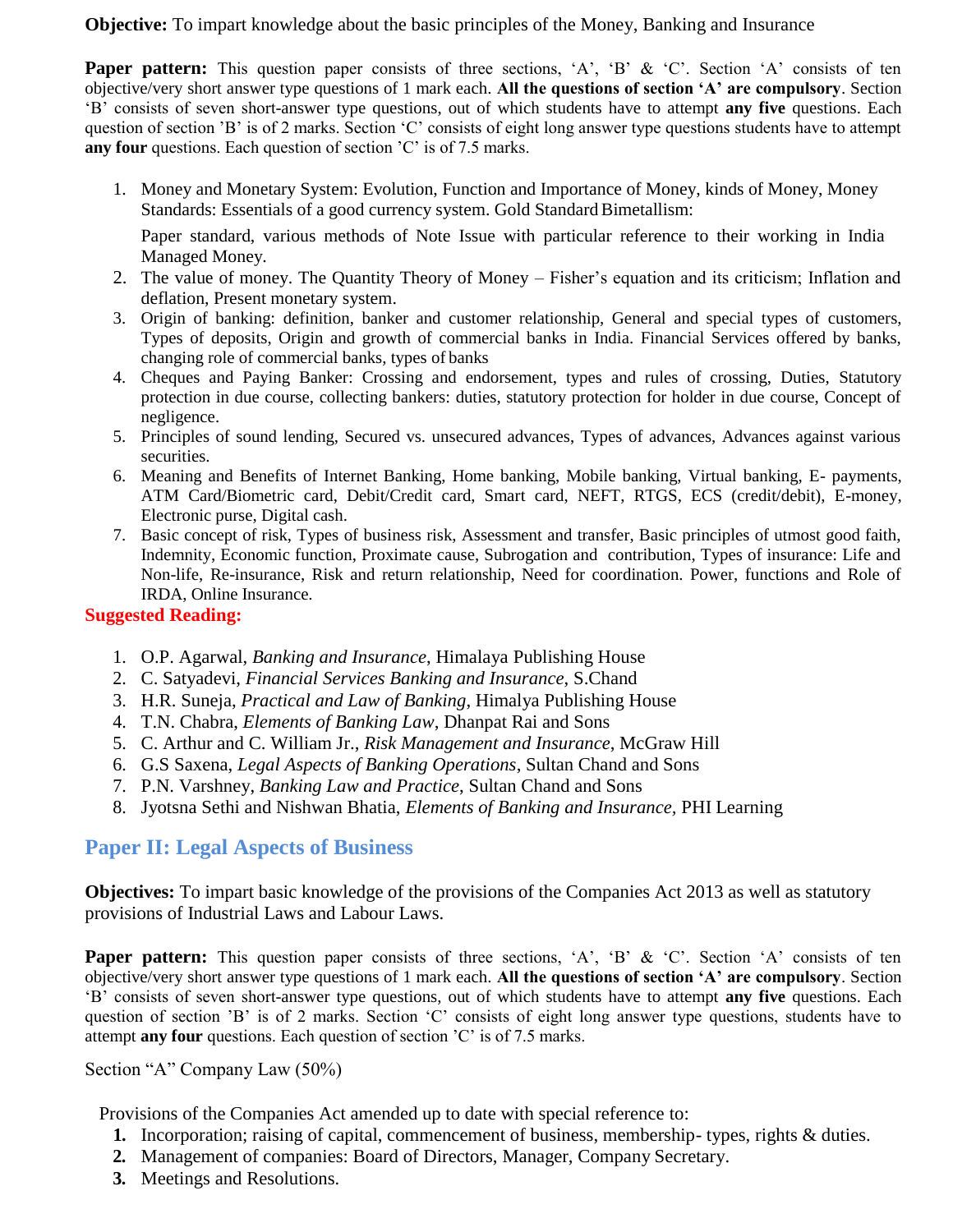- **4.** Oppression and mis-management.
- **5.** Winding up: Various kinds and consequences.

Section "B" Industrial Laws  $(50\%)$ Statutory provisions of the following legislations:

- **1.** The Factories Act, 1948.
- **2.** The Trade Unions Act, 1926
- **3.** The Workmen Compensation Act, 1923
- **4.** The Minimum Wages Act, 1948
- **5.** The Industrial Disputes Act, 1947

#### **Suggested Readings:**

- 1. Ravindra Kumar, Legal Aspects of Business, Cengage learning, New Delhi, 2009
- 2. M.C. Kuchhal, Indian Company Law, Shree Mahabir Book Depot, Delhi, 2008
- 3. R.S.N Pillai and V. Bagavathi, *Legal Aspects of Business,* S.Chand Publishing.
- 4. P.L. Malik, Handbook of Labour and Industrial Law, Eastern Book Company.
- 5. P.P.S Gogna, A Textbook of Company Law, S.Chand.

# **Group IV: Computerized Accounting**

# **Paper – I: Cost Accounting**

**Objective:** To provide an in-depth understanding of the cost accounting principles for identification, analysis and classification of cost components and cost ascertainment using various costing methods.

**Paper pattern:** This question paper consists of three sections, 'A', 'B' & 'C'. Section 'A' consists of ten objective/very short answer type questions of 1 mark each. **All the questions of**  section 'A' are compulsory. Section 'B' consists of seven short-answer type questions, out of which students have to attempt **any five** questions. Each question of section 'B' is of 2 marks. Section <sup>C</sup> consists of eight long answer type questions, *out of which at least five questions will be numerical*, students have to attempt **any four** questions. Each question of section 'C' is of 7.5 marks.

- **1.** Introduction: Nature and scope of cost accounting; Cost concepts and classifications; Methods and techniques; Installation of costing system: Concept of cost audit.
- **2.** Accounting for Material: Material control; concept and techniques, Pricing of material issues; Treatment of material losses.
- **3.** Accounting for Labour: Labour cost control procedure; Labour turnover; Idle time and overtime; Methods of wage payment – time and piece rates; Incentive Schemes.
- **4.** Accounting for Overheads: Classification and departmentalization; Absorption of overheads; Determination of overhead rates, under and over absorption, and its accounting treatments.
- **5.** Cost Ascertainment: Unit costing, Job, batch and contract costing: Operating costing; Process costing – including joint and by-products excluding problems of inter process profits.
- **6.** Cost Records: Integral and non-integral system;
- **7.** Standard cost and variance analysis, material, labour and overheads
- **8.** Reconciliation of cost and financial accounts.